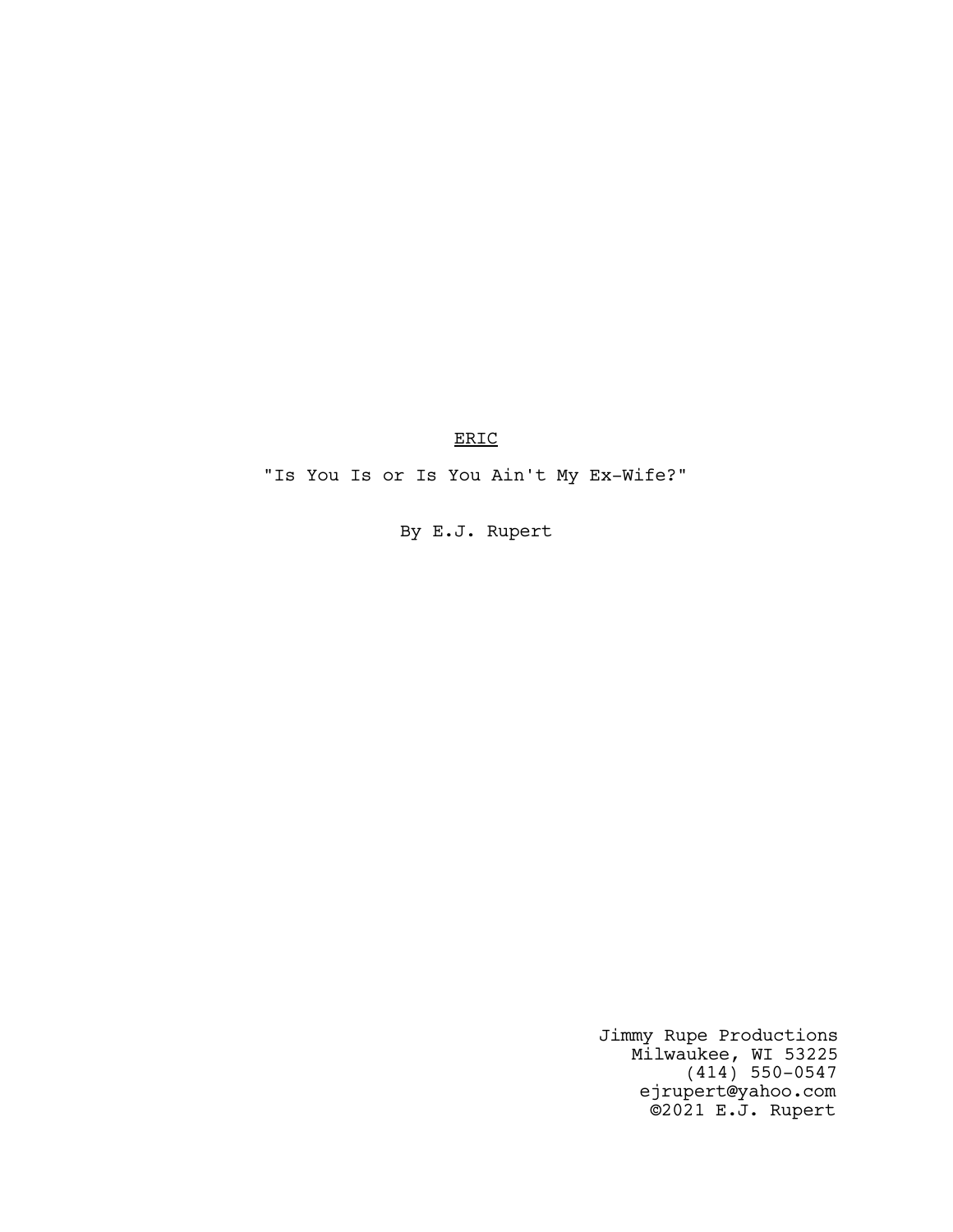INT. NELSON HOUSE - KITCHEN - DAY

EDDIE the cat, WHISKERS the mouse, and FRISKERS the mouse read a script that each of them have in their hands. They address their director, BONY the dog.

#### WHISKERS

What is this, Bony?

BONY Just our standard fare. Nothing different from what we usually do.

EDDIE But aren't we insulting the fans' intelligence with this?

## FRISKERS Yeah, Eddie tries to catch us, but he gets hit with a literal pie in his face? I can hear the laugh track now.

Whiskers nudges Friskers.

FRISKERS (CONT'D) I mean, "I can hear the laughter from the studio audience now."

BONY

Just go with it. All right, places!

Eddie and the mice position themselves.

BONY (CONT'D)

And action!

Eddie chases the mice around the kitchen. The mice run behind a banana cream pie and hide. Eddie searches around for them.

SFX: Friskers WHISTLES with his fingers.

The mice both wave to them. Eddie positions himself to run to them. Suddenly, they hear MATT and RHONDA arguing and heading to the kitchen.

> MATT (O.S.) Alright, already! I heard you!

RHONDA (O.S.) No you didn't, because you don't listen!

## BONY

 $Cut!$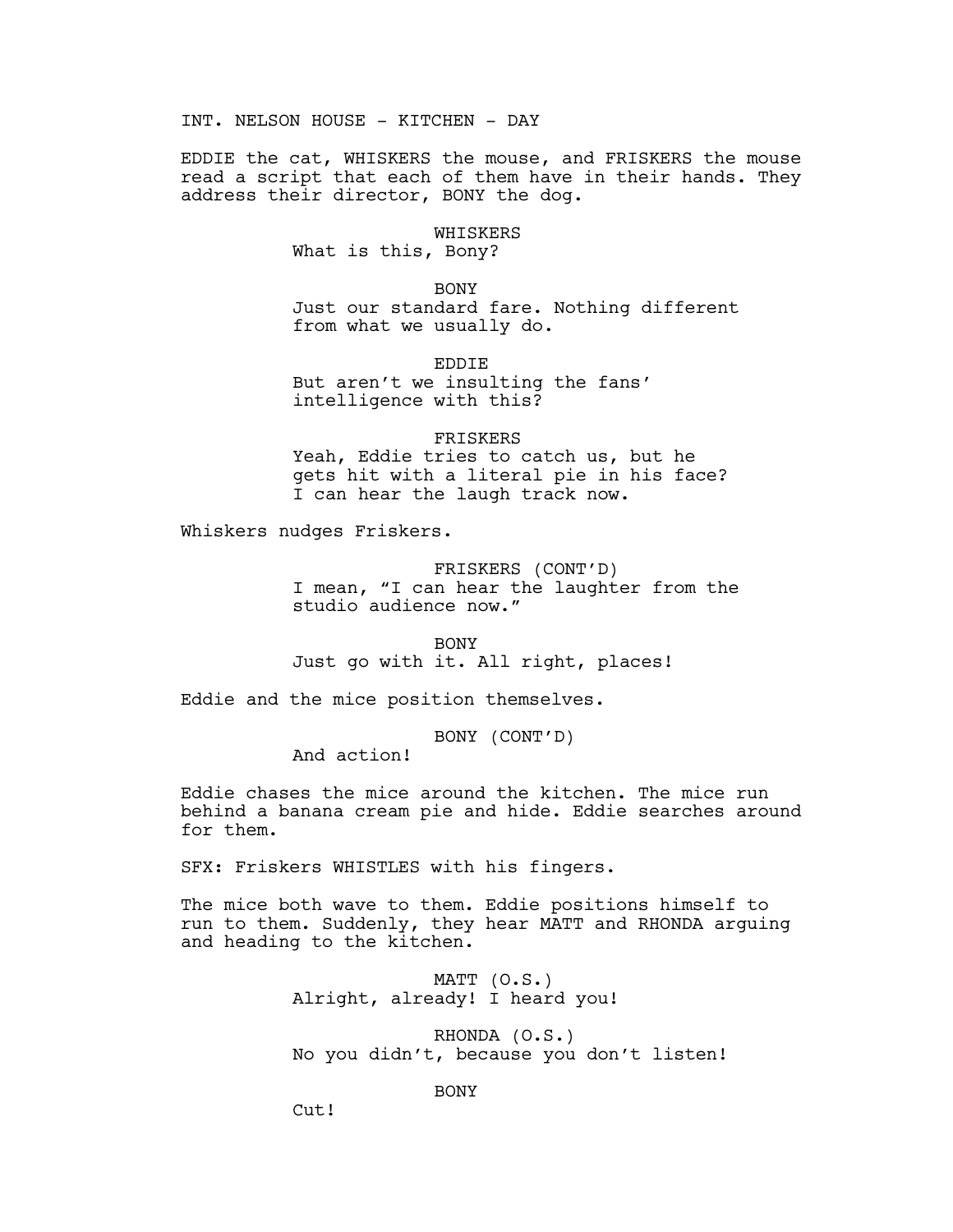Bony runs to his doggie bed on the floor and lays down. Eddie runs to his bed on the other side of the room and also lays down. The mice run to a mouse hole on the side of a wall. Matt and Rhonda enter.

> RHONDA I told you to put up those blinds a long time ago!

MATT Why are you on my back? Is it your time...

Rhonda looks increasingly frustrated at Matt.

MATT (CONT'D) ...to take out the garbage? No, of course not! It's my turn, honey! Excuse me.

Rhonda walks out of the kitchen. Matt walks to the garbage can. TIMMY enters from the back door.

> **TIMMY** What's all the hubbub, bub? I can hear ya'll all the way from outside.

MATT Just me and Rhonda getting into it. You know, I love her, but man, does she nag sometimes.

TIMMY You see, that's why I never married.

MATT (sarcastically) Yeah, that's why.

JUNIOR slides in from the living room onto the floor.

### JUNIOR

Wassup, Mil-town?!

MATT And here's someone who always marries.

#### JUNIOR

So you heard?

MATT What are you talking about?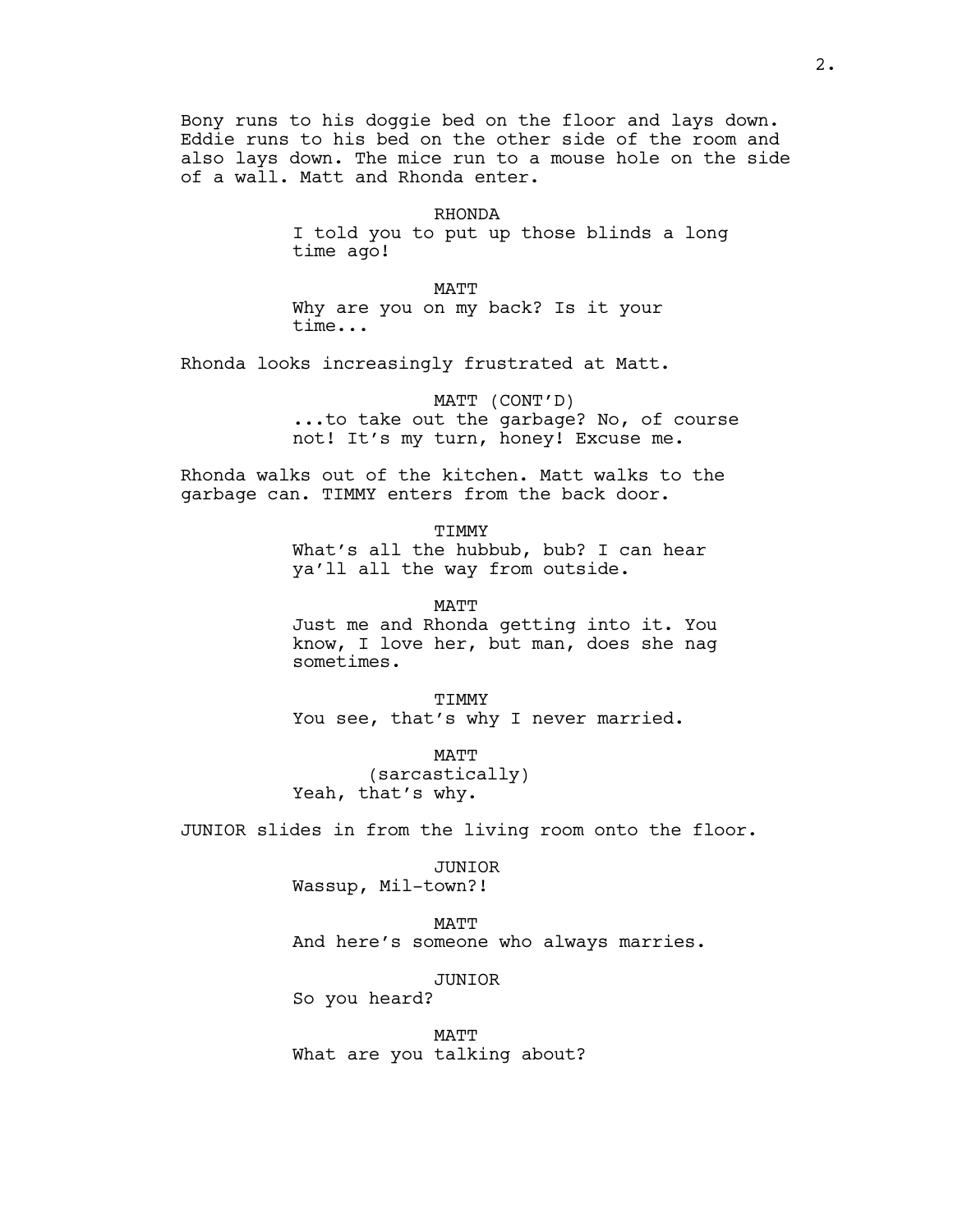JUNIOR I'm having a bachelor party tonight and inviting the whole crew.

MATT Don't you have to have a crew first?

JUNIOR Okay, all the guys I know. You two are invited.

TIMMY Where will it be?

JUNIOR

(to Timmy) Oh, that's another thing. Can we use your restaurant?

TIMMY

Fine, whatever.

JUNIOR You comin' through, Matty?

MATT Partying with my wife's ex-husband. Sounds like a dream come true.

JUNIOR I won't tell anyone if you don't.

MATT Oh, you just want someone to pay for your drinks.

TIMMY Why not, Matt? He already gave you his woman. Now, he can give you his tab!

Timmy chuckles. Junior grabs Timmy by the collar and leads him to the door.

> TIMMY (CONT'D) (to Junior) Hey, wait! You don't even live here!

> > MATT

I'll allow it.

EXT. NELSON HOUSE - BACK DOOR PORCH

Timmy is tossed out the door.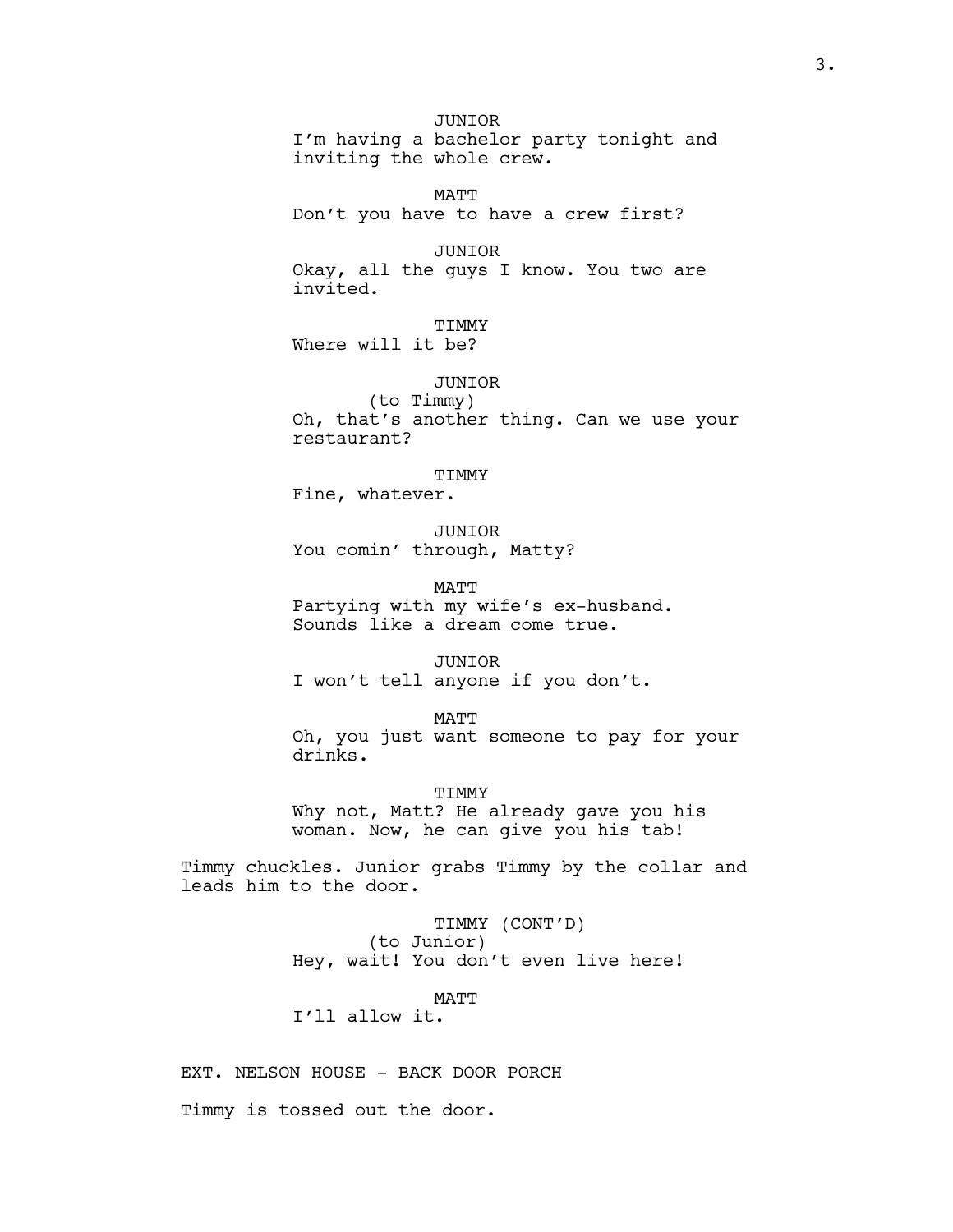AARRGH!!

SFX: CRASHING off screen.

INT. NELSON HOUSE - KITCHEN - SAME

MATT

Maybe I will stop there to let off a little steam. Rhonda can wear me down.

CYNTHIA, the housekeeper, enters the kitchen from the living room.

JUNIOR

You're preaching to the choir. You'll have a good time. There'll be no women in sight. So Cynthia, you should come, too.

CYNTHIA

Before I tell you to kiss my butt, you should know that your son is hanging off of the front door.

JUNIOR Matty, go get your son.

MATT Oh, he's my son now?

Matt and Junior enter the living room. They see ERIC, 14, hanging on the top of the open front door.

> MATT (CONT'D) Eric, what are you doing?

ERIC Stretching myself out to get taller.

MATT

I don't think that really works.

ERIC

I saw it on YouTube. And it wouldn't be on there if it wasn't true.

JUNIOR

Well, time for me to enjoy my last day on the market! Later!

Junior pulls out his phone, plays lively exiting music, and dances out of the house.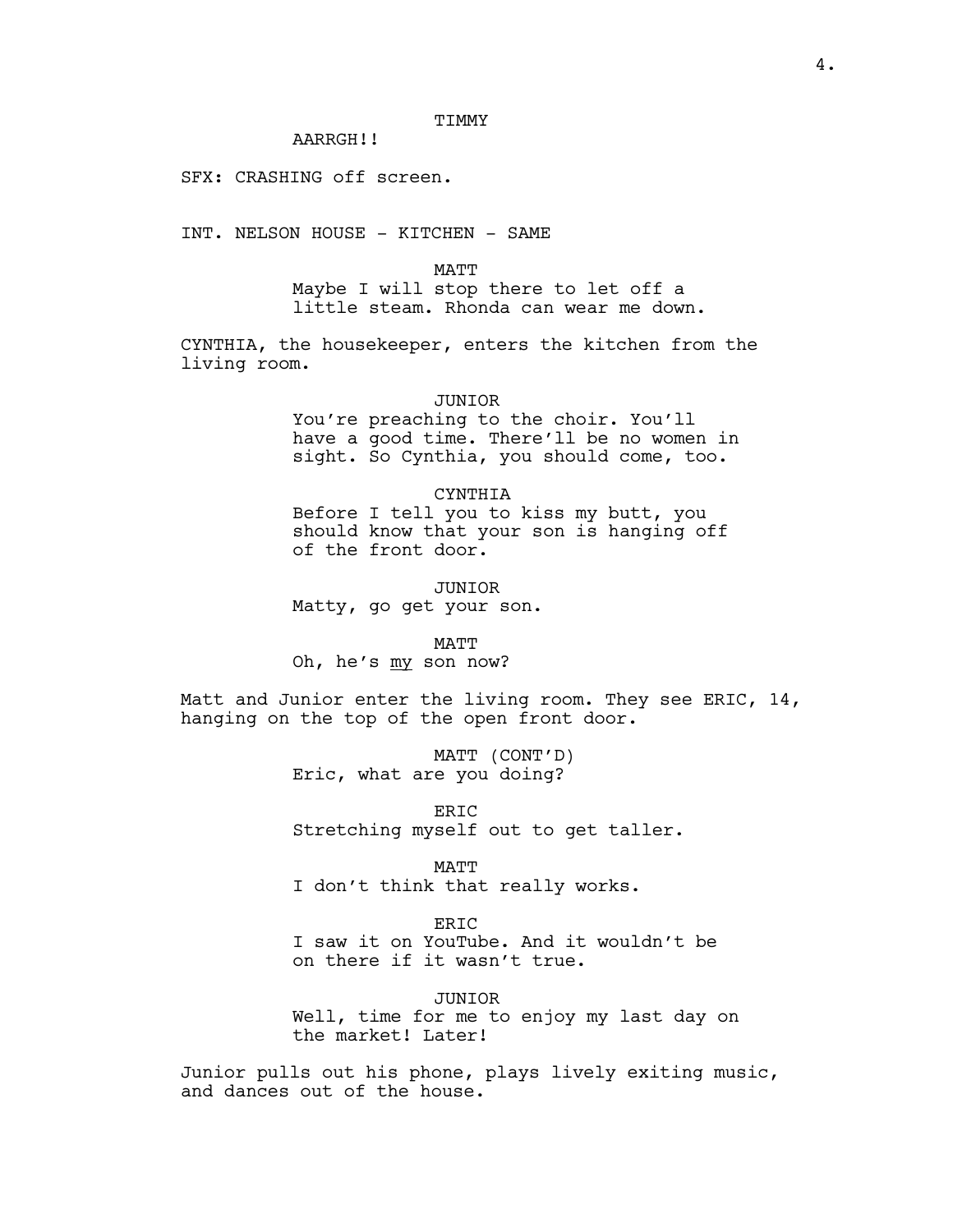(calling out to Junior) The market? Pick up some more milk! That'll help me grow, too!

INT. TIMMY'S PLACE - NIGHT - LATER

Junior and other men gather in the bar area of the diner. Matt and BILLY, 18, enter and walk over there.

> JUNIOR Glad ya'll could make it!

MATT Your son here twisted my arm.

BILLY

Aw, it's good to get out of the house sometimes. Take your mind off of the bills, the job applications, the rejections, the...

MATT

And you're doing a good job of that, thank you. Come on.

The three guys walk to the counter and greet IKE, the bartender.

> JUNIOR Three cold ones, Ike.

> > IKE

Okay, dude.

### BILLY

(loudly) By "cold ones", I hope you mean, "milk", because that's all I'm allowed to drink, me not being 21 yet!

Ike hands them three beers. They take a sip.

BILLY (CONT'D) (loudly) What is this you call it? Beer?

Matt and Junior frown and smirk at him.

JUNIOR (to Billy) Aww, shut up and drink it.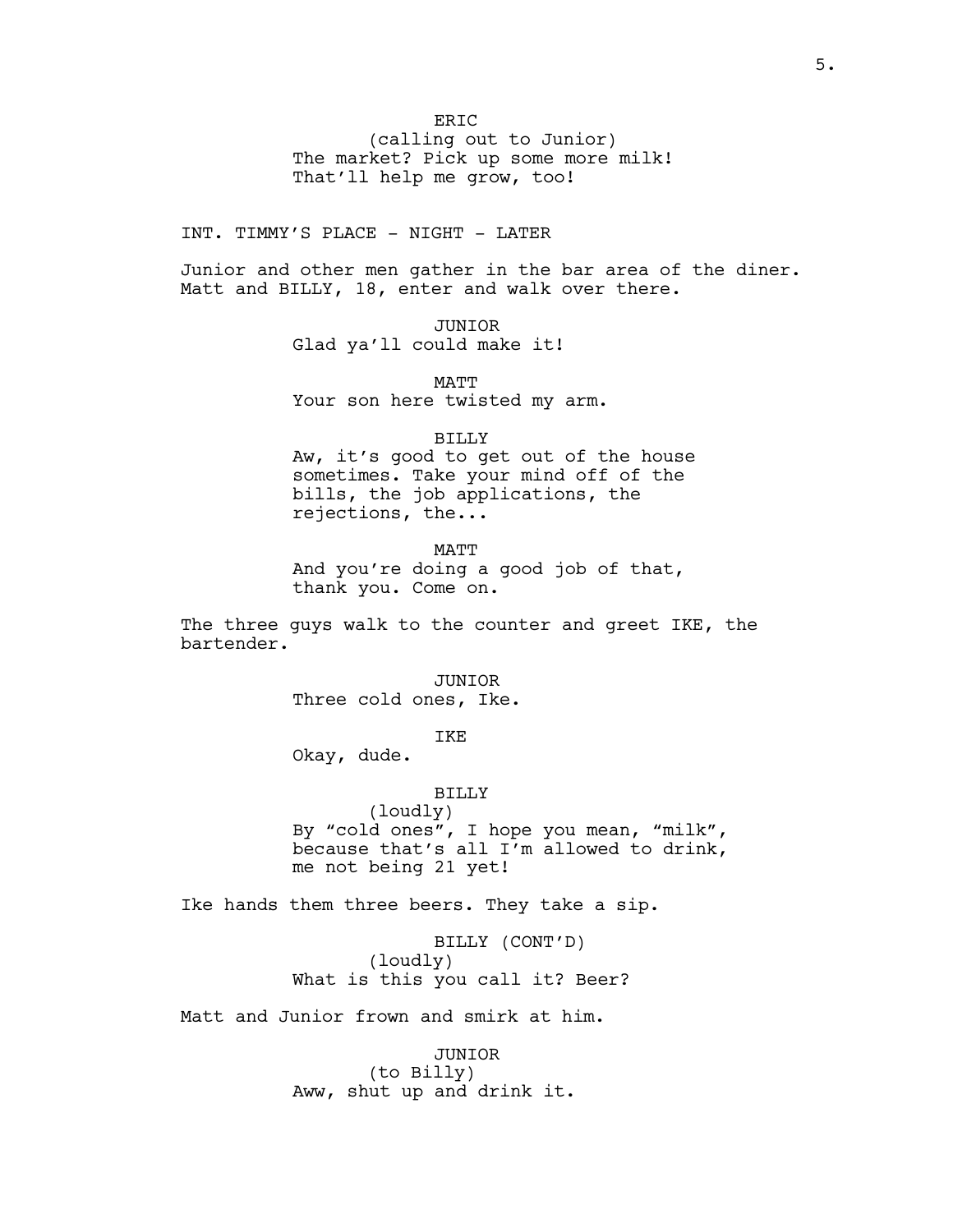Thanks.

MATT One beer and that's it for me.

INT. TIMMY'S PLACE - NIGHT - HOURS LATER

A CROWD of guys are around Matt while he chugs down a mug of beer.

#### CROWD

Chug! Chug! Chug!

Matt finishes it and slams the mug down on the table.

MATT (slurring and hugs on Junior) Whoo! Let's give it up for my man, Willie, Jr..."The Thrill..y Jr.!"

The crowd cheers.

JUNIOR (slurring) Yeah, yeah! My last night of freedom!

BILLY (to himself) I really should be taking pics of them. It'll be worth a whole lot of blackmail.

TKE.

Last call, dudes!

MATT "Last call"? Who's calling? Tell Rhonda I ain't here!

The crowd laughs.

MATT (CONT'D) Junior, you tell her!

JUNIOR Nah, man, that's you! I did my time!

Matt and Junior continue laughing.

INT. JUNIOR'S HOUSE - NIGHT - LATER

Junior enters his house stumbling.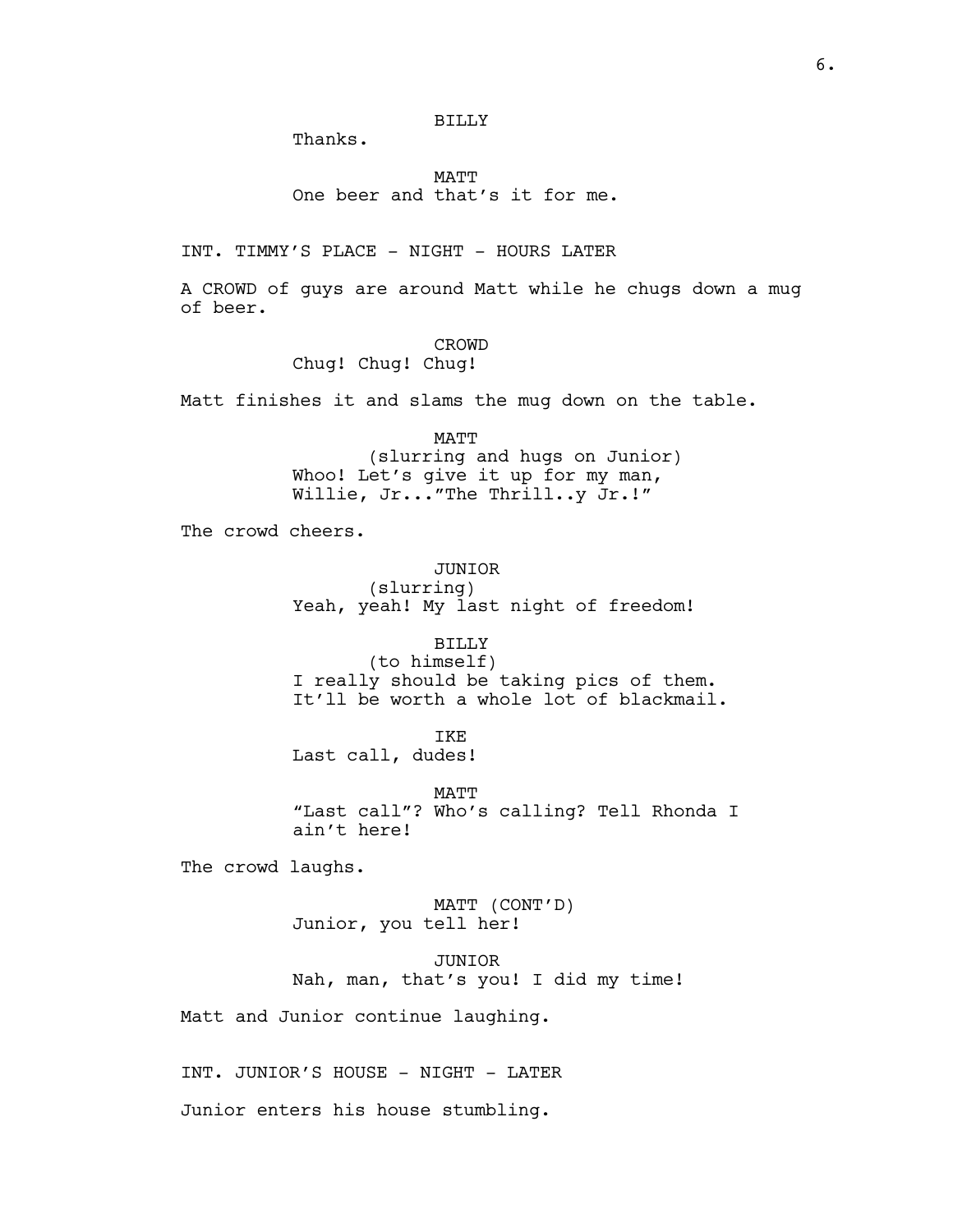# JUNIOR (in a singsong voice) I'm getting married! I'm getting hungry!

He gets food out of the fridge, puts it in the microwave, and turns it on.

> JUNIOR (CONT'D) I'm getting married! Don't need these papers anymore!

He opens a folder on the counter and pulls out some papers. He looks at them.

SFX: Microwave DINGS.

# JUNIOR (CONT'D) (normal voice)

Uh oh.

INT. NELSON HOUSE - LIVING ROOM - THE NEXT DAY

Matt lies down on the couch with dark sunglasses on. Rhonda stands over him.

> RHONDA Staying out all night, and now look at you! What do you have to say for yourself?

MATT Oh, come on, honey, I haven't partied like that since the Navy. And where's my coffee?

Cynthia enters with a mug and gives it to Matt.

#### CYNTHIA

Here you go.

Junior enters the house.

## JUNIOR

Hey, guys.

## CYNTHIA

And here I go.

RHONDA Junior, shouldn't you be at a wedding?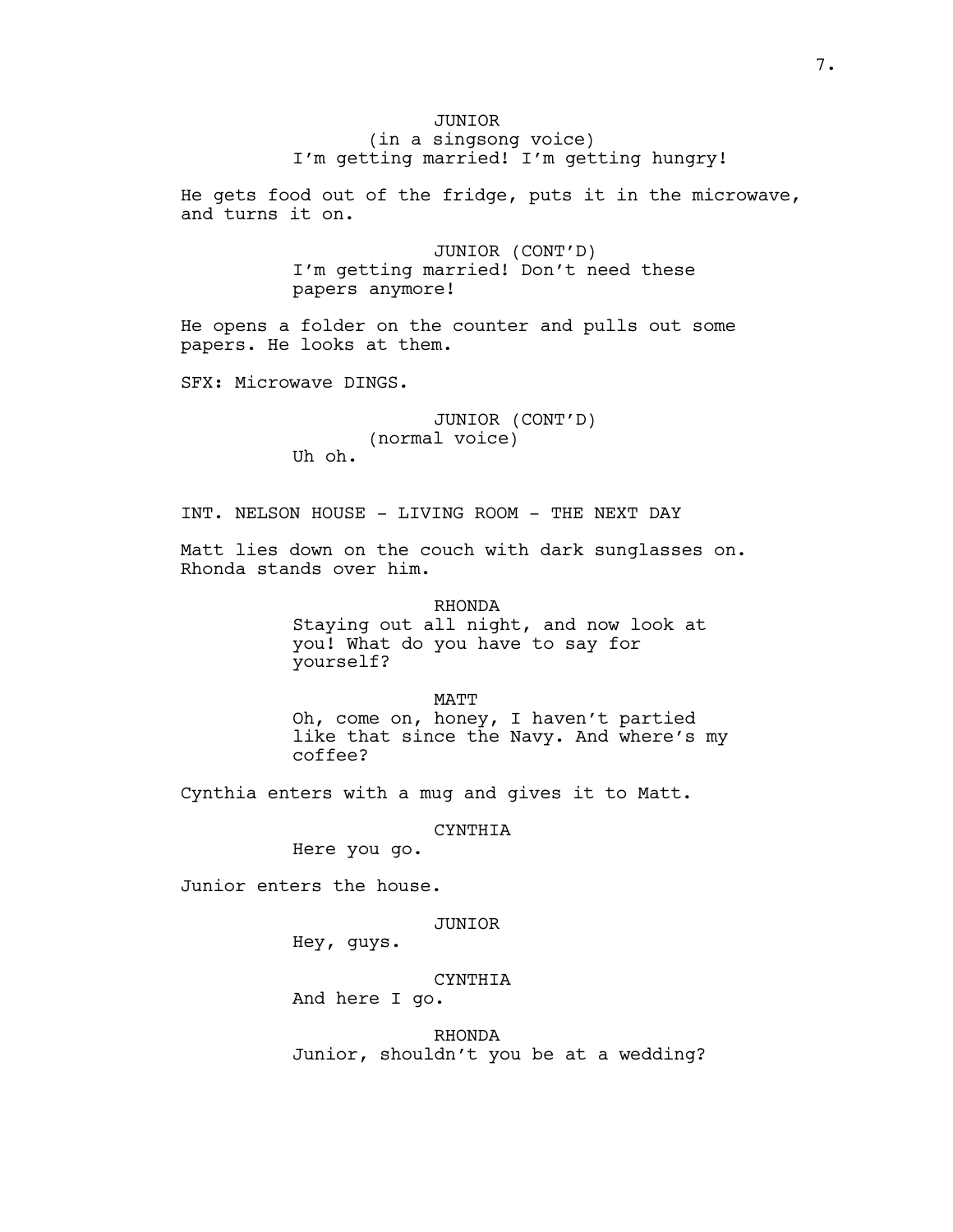# CYNTHIA

(while exiting) Maybe the bride found out who she was marrying.

## JUNIOR

Well, that's kinda why I'm here. You might need to sit down.

#### RHONDA

(sitting down) Oh boy, what foolishness is this now?

## JUNIOR

(pulling out the divorce papers and sitting down) Well, I was looking at our divorce papers here. I see your signature here, but I, well, don't see mine.

## RHONDA

Let me see that.

She takes the papers from Junior. She and Matt read them.

RHONDA (CONT'D) There's no signature from the judge on them, either.

#### MATT

So what does this mean?

### JUNIOR

Without those things, I don't think the divorce is final! That means all those women that I married were done illegally! I could go to jail!

#### RHONDA

More important than that, you idiot, we could still be married!

#### MATT

Wait a minute, can't you just call the courts or something to verify this?

JUNIOR I can, but there's another issue.

## RHONDA

(sarcastically) Even more great news than this?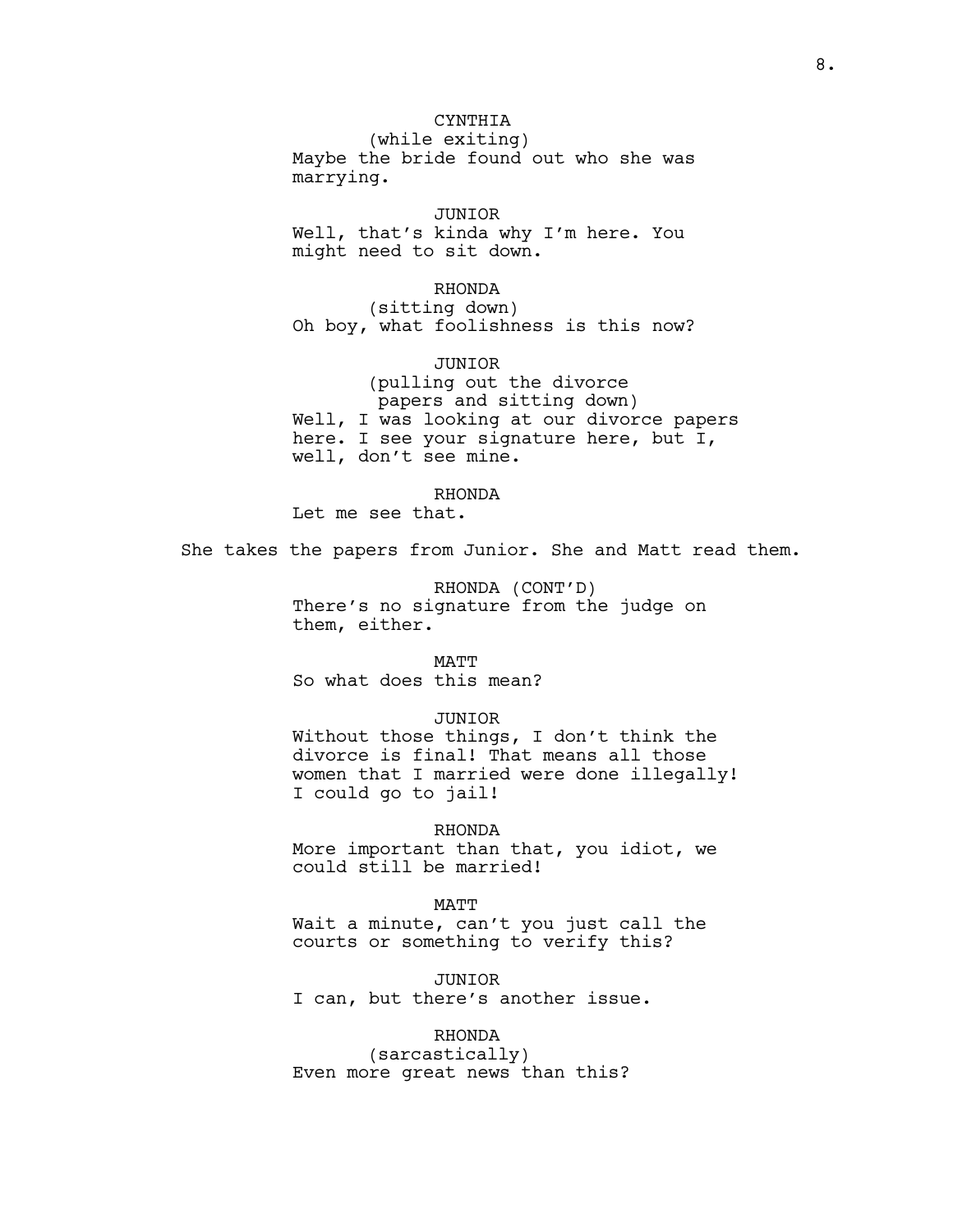## JUNIOR

Mama Nelson was coming to town to see my new wife, but I told her that there is no new wife. But since there is no new wife, that means that I have the same old wife, and she thinks it's you.

RHONDA And why would she think that?

JUNIOR Because I told her that.

## RHONDA

WHAT??

#### JUNIOR

Look, I'll tell her the truth, but it's way too complicated. And according to the papers here, it is true.

#### RHONDA

Okay, so why are you telling me about your mother? She's not coming anymore, right?

SFX: The doorbell RINGS.

Rhonda frowns at Junior.

# JUNIOR

I want to say, "yes", but...

Matt walks to the door and opens it. Eric enters.

ERIC Thanks, Matt. I forgot my keys.

## MATT

Oh.

ERIC (as he walks into the kitchen) By the way, there's an old lady heading this way.

MATT Hey, Junior, who am I in this whole scenario?

MAMA NELSON enters the open door.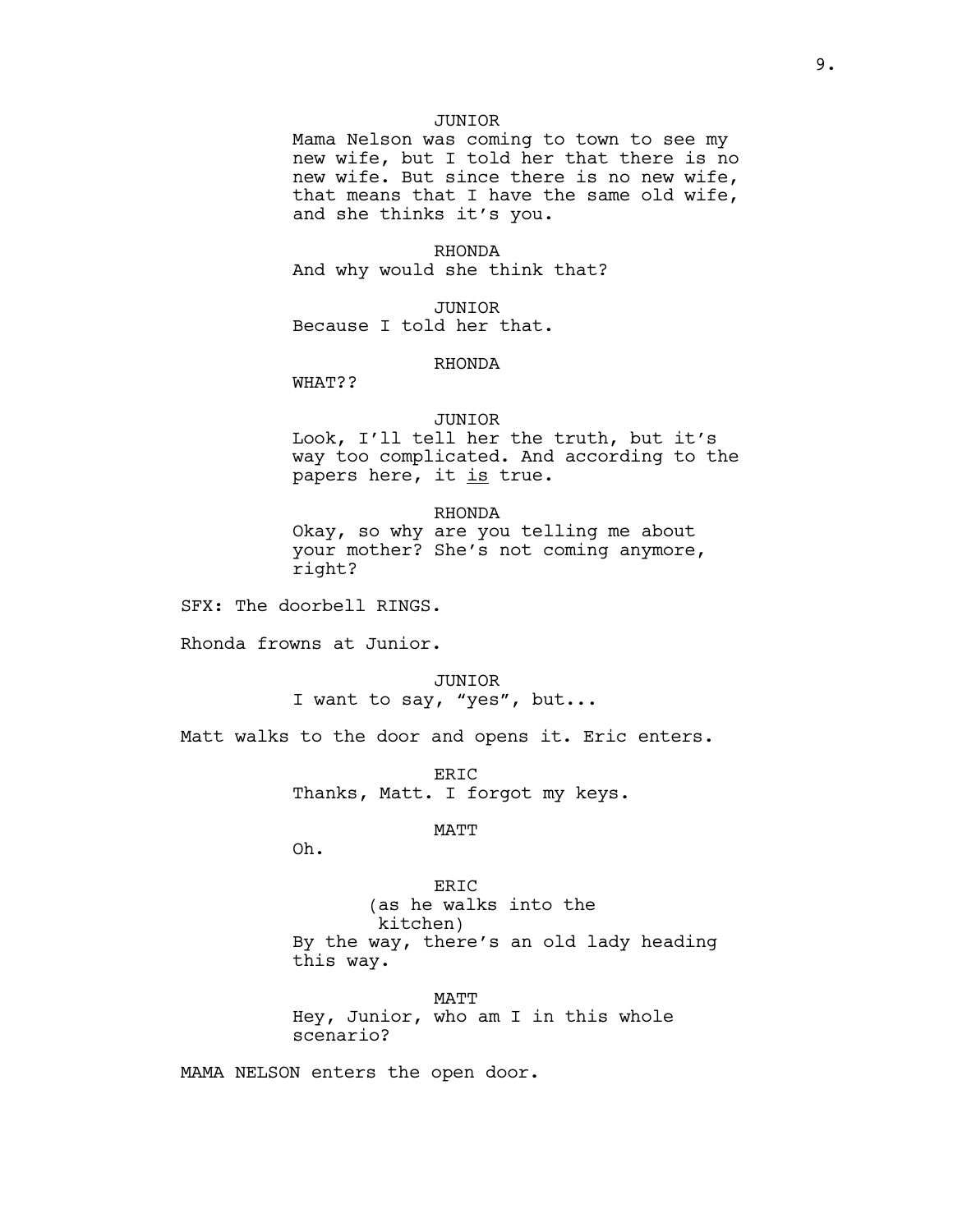MAMA NELSON (to Matt)

Hello.

JUNIOR Mom, hi! I see you've met our butler, Matt.

MATT Right, I'm a plain-clothes butler, ma'am. In fact, I need to go to the store for you Nelsons. (to Junior) I need some money from you, sir.

JUNIOR Alright, here you go.

Junior hands Matt some cash from his wallet.

MATT We have company, so I need a LOT more money. (sternly) We don't want to be inconvenienced.

JUNIOR

Right, here.

Junior empties his wallet and gives it to Matt.

MATT And the credit card just in case I go over.

JUNIOR

Fine.

Junior gives it to him.

MATT Pleasure, sir. (to Rhonda) Ma'am. (to Mama Nelson) Ma'am.

He leaves the house.

MAMA NELSON Now there's a nice young man. He'll make some woman happy.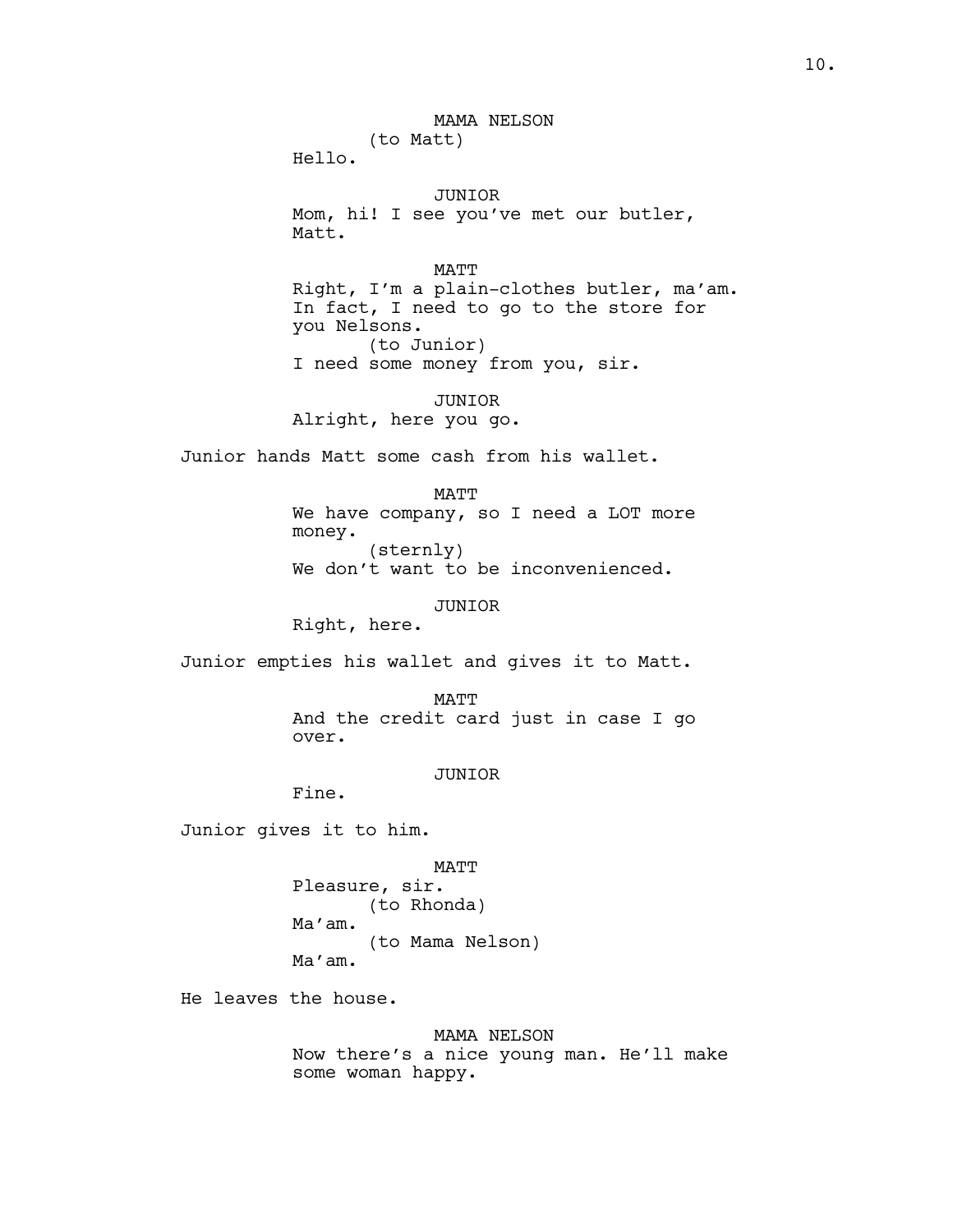# RHONDA

Yeah, I love him.

Junior and Mama Nelson look at her.

RHONDA (CONT'D) ...I love him for his work ethic.

Rhonda walks away and sighs.

INT. TIMMY'S PLACE - DAY

Matt sits at the bar and talks with Timmy, who tends it.

**TTMMY** So Junior's there, and you're out?

MATT Just until his mother leaves.

TIMMY

Well, you could use that to your advantage. You're temporarily single now.

MATT Whatchu talkin' bout, Timmy? I'm not gonna cheat on my wife!

TIMMY

I'm not saying that. But this will give you a chance to clear your head, take a little vacation, go party.

MATT Well, last night was fun. But is that worth leaving home?

INT. BILLY'S DORM ROOM - EVENING

Billy and his girlfriend, SHARON, sit in front of a candlelight dinner.

SHARON

Billy, the dinner is great, but are you sure you're okay?

BILLY

Yeah, I'm fine. It's just my goof of a dad is at home while my grandmother is in town.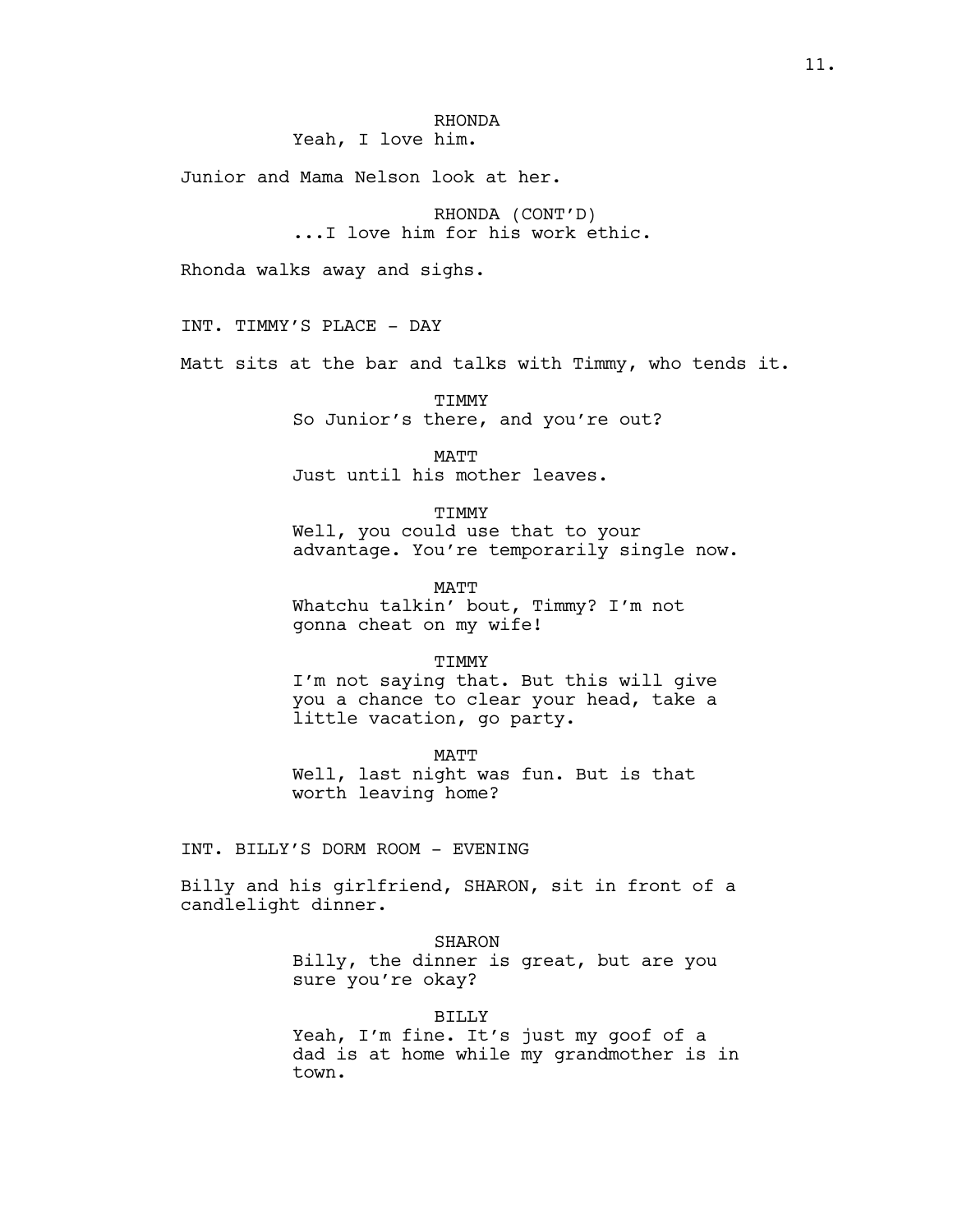**SHARON** You never told me your father was living!

BILLY I know, wishful thinking on my part.

SHARON Well, is there anything else that I should know?

BILLY Mom, dad, little brother, pets...that's it.

Matt barges in the room, wearing sagging pants, a football jersey, sunglasses, and a backwards cap. He holds a suitcase.

> MATT What up, son? Stepson?

> > BILLY

(to Sharon) Wanna dump me now or later?

INT. NELSON HOUSE - LIVING ROOM - LATER

Rhonda and Junior sit on the couch, and Mama Nelson sits on a chair, all sitting in silence. Rhonda twiddles her thumbs.

MAMA NELSON

So...

JUNIOR

Yep.

RHONDA

So, Mama Nelson, we haven't seen you since the wedding.

Rhonda catches herself while speaking. Junior nudges her to quiet her.

> MAMA NELSON That's true! My son never invited me over.

JUNIOR Well, we've been on the road a lot, Mom!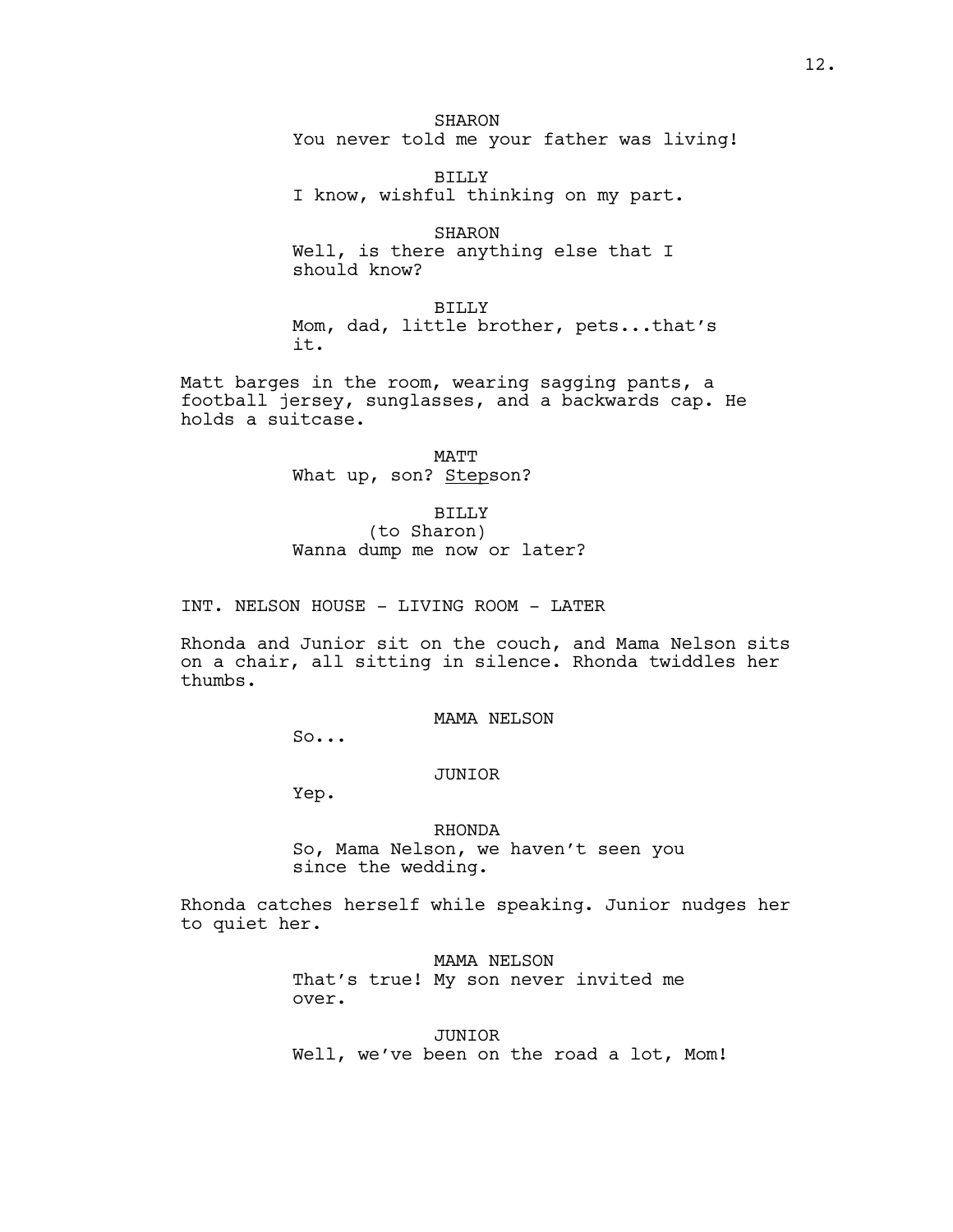## MAMA NELSON

Yeah, because I know how much in demand one-hit wonders are. So what else have you guys been up to?

JUNIOR Well, we got two healthy boys, one of them in college.

### RHONDA

Yeah.

LONG SILENCE.

MAMA NELSON So where is the one who's not in college?

Eric enters the living room.

RHONDA AND JUNIOR (excitedly) Right here!

Eric jumps in shock.

JUNIOR Eric, you're going to set the table? Make sure there's a spot for me!

ERIC

What for?

RHONDA

(chuckles awkwardly) Eric, is that any way to talk to your father?

#### ERIC

Well, yeah.

JUNIOR (rapidly getting up and hugging Eric) Aww, he's such a kidder! Mom, this is your grandson here.

Eric says hi, and Mama Nelson says hi back.

JUNIOR (CONT'D) Forget the table. Just go out and play.

ERIC

Dad, I'm 14.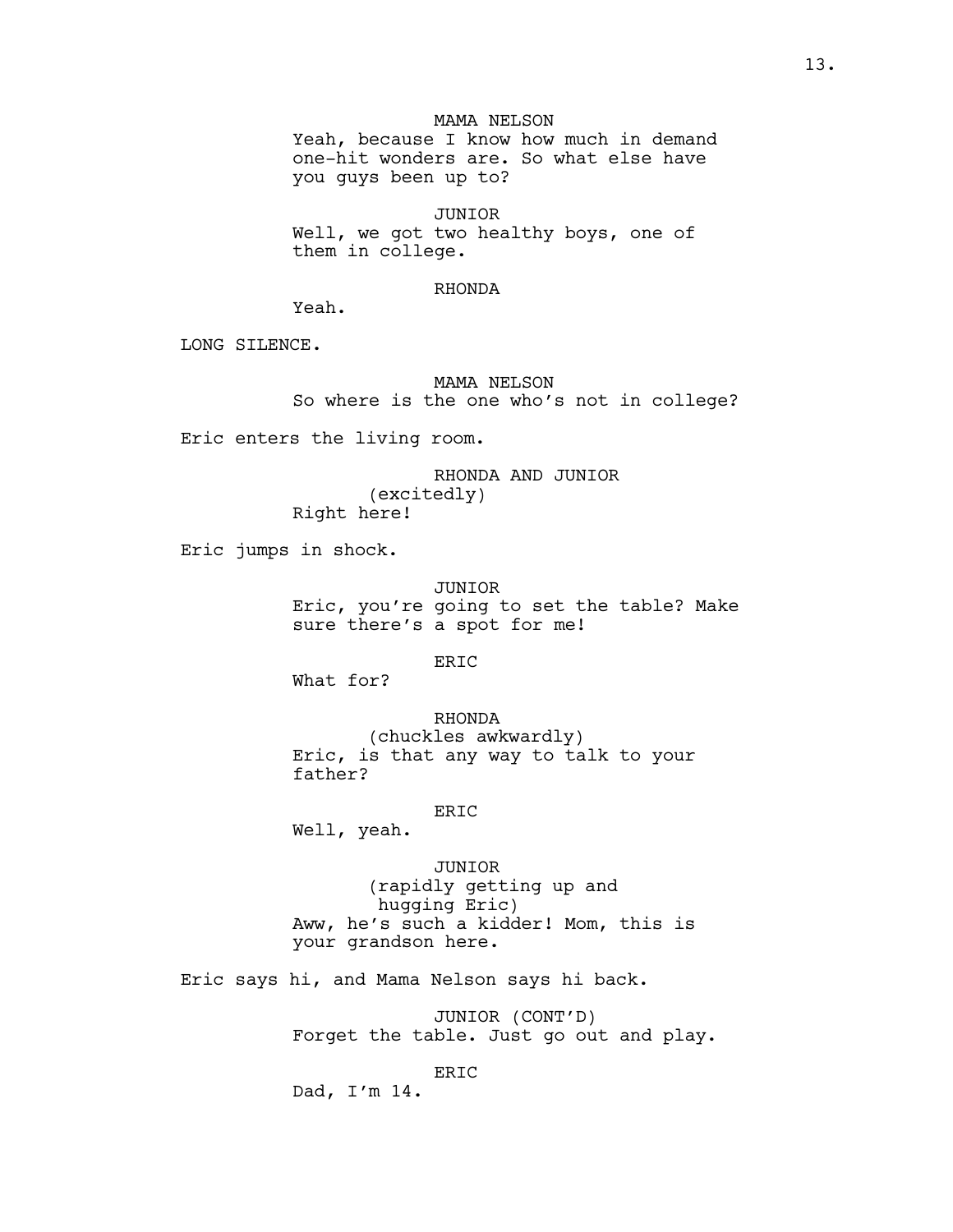Right, recapture your youth! Run along!

He pushes Eric out the front door.

EXT. OUTDOORS - CONTINUOUS

Eric meets his friend DIMMEY, 14.

DIMMEY What's going on in there?

ERIC

They're acting crazy. Do you have the jump rope and your pet duck to stretch my body out?

#### DIMMEY

Yep.

(calling out) Hey, Oliver!

Dimmey's pet duck OLIVER comes over with a jump rope. (NOTE: Oliver always speaks telepathically.)

## OLIVER

At your service!

The three walk up to a tree. Dimmey takes the jump rope and ties one end to Oliver. He then ties the other end around Eric's legs.

#### DIMMEY

Okay, here we go. Now Eric, you hang on to the tree here, and Oliver will flap his wings to stretch you, you know, like a tug of war.

ERIC You sure this will work?

#### DIMMEY

Not at all.

ERIC Sounds good to me. Let's do it.

Eric holds on to the trunk of the tree. Oliver starts flapping his wings and tugging on the rope.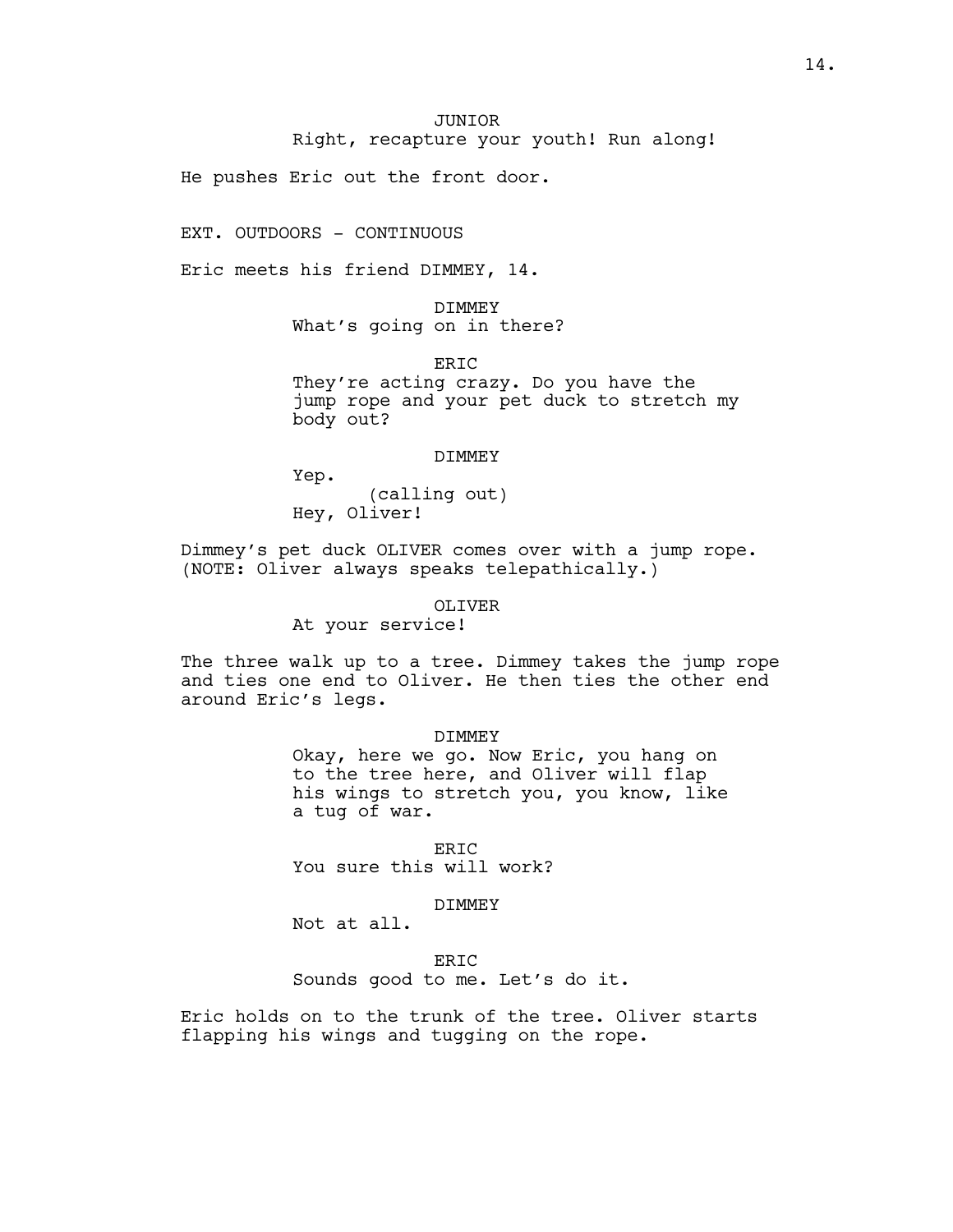# OLIVER

(grunting) Maybe he should try some weight loss exercises first!

DIMMEY Tell me again why you're doing this?

ERIC Look, I just want to get a little taller. I don't wanna be short for the rest of my life. Hey, stop, Oliver, my hands are slipping. I said...

Eric's hands slip off the trunk. Oliver stops, but Eric flies past him. The rope unties from Eric's legs, and Eric crashes off screen.

SFX: CARS BRAKING, CRASHING!

DIMMEY (running after Eric) Eric!

OLIVER Do I still get pizza for helping out?

INT. NELSON HOUSE - DINING ROOM - DAYS LATER

Cynthia walks to the table where Junior, Rhonda, and Mama Nelson sit.

> CYNTHIA And here's your dinner, Mrs. Nelson-Jame...Nelson.

RHONDA (under her breath) Thank you, Cynthia.

Cynthia goes back to the kitchen. The others eat.

MAMA NELSON Wow, Junior, ya'll have a butler and a housekeeper?

JUNIOR Well, yeah. We got it like that!

MAMA NELSON And I guess your butler has been off all this week, huh?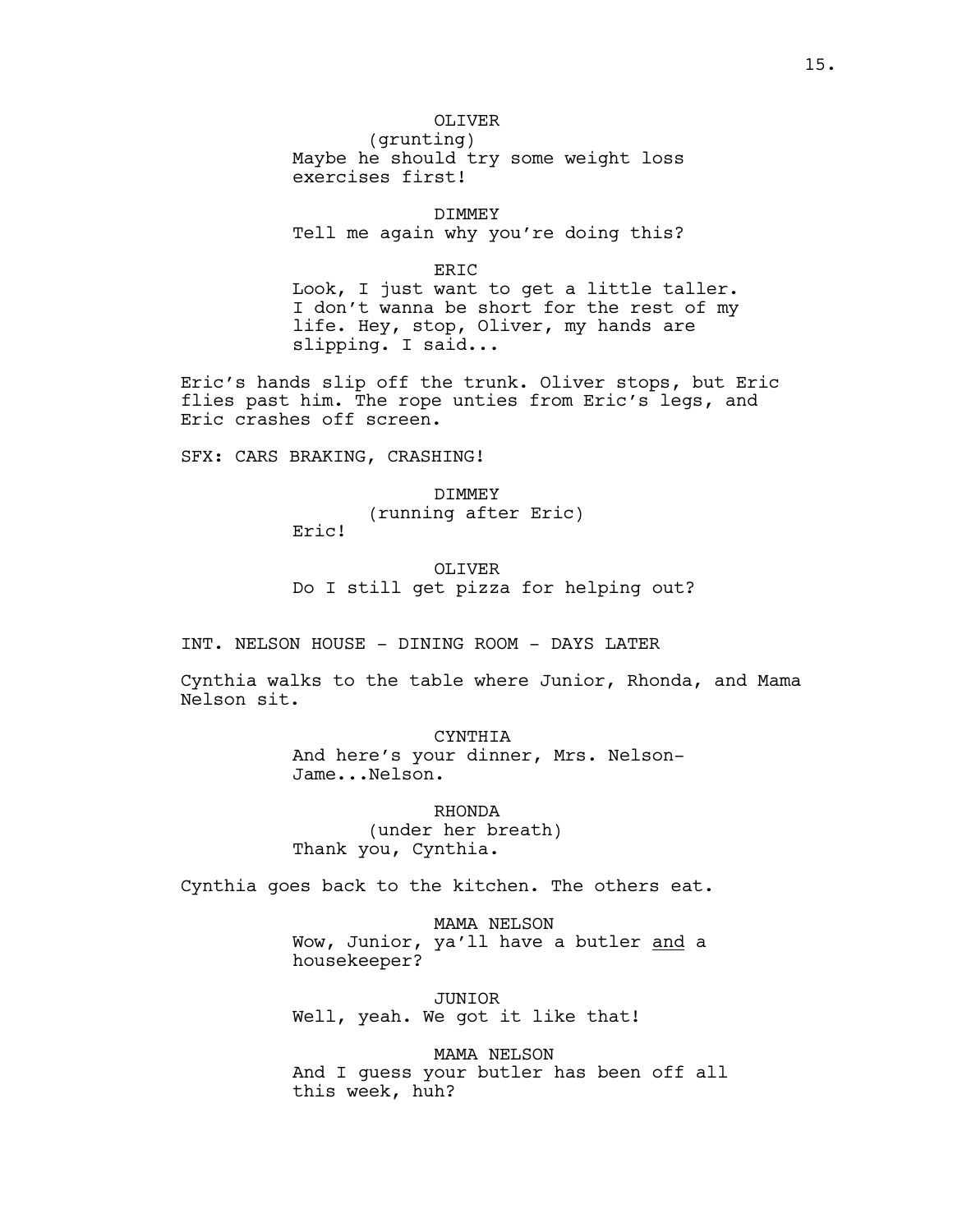## JUNIOR

Yep. That's why Cynthia is here. Working harder. Yeah.

#### MAMA NELSON

Well, you guys seem to have a lovely family.

### JUNIOR

Yep, I love Rhonda like crazy!

MAMA NELSON But I haven't seen you guys show any affection or anything.

## RHONDA

(chuckles nervously) Only in privacy. Where no one can know. No one at all.

MAMA NELSON Well, we're all family here! Unless you're ashamed to kiss my son.

## RHONDA

No.

(nervously to Junior) Come here, you.

#### JUNIOR

Yes, dear.

Rhonda and Junior scoot their chairs closer to each other. They hesitantly lean to each other, quickly kiss, and go back to their places.

> MAMA NELSON Can you feel the love.

# RHONDA AND JUNIOR

Mmm hmm.

MAMA NELSON So how much longer are you two gonna pretend you're still married?

#### JUNIOR

What do you mean?

## MAMA NELSON

Junior, you can't fool your mama! I just wanted to see you kiss.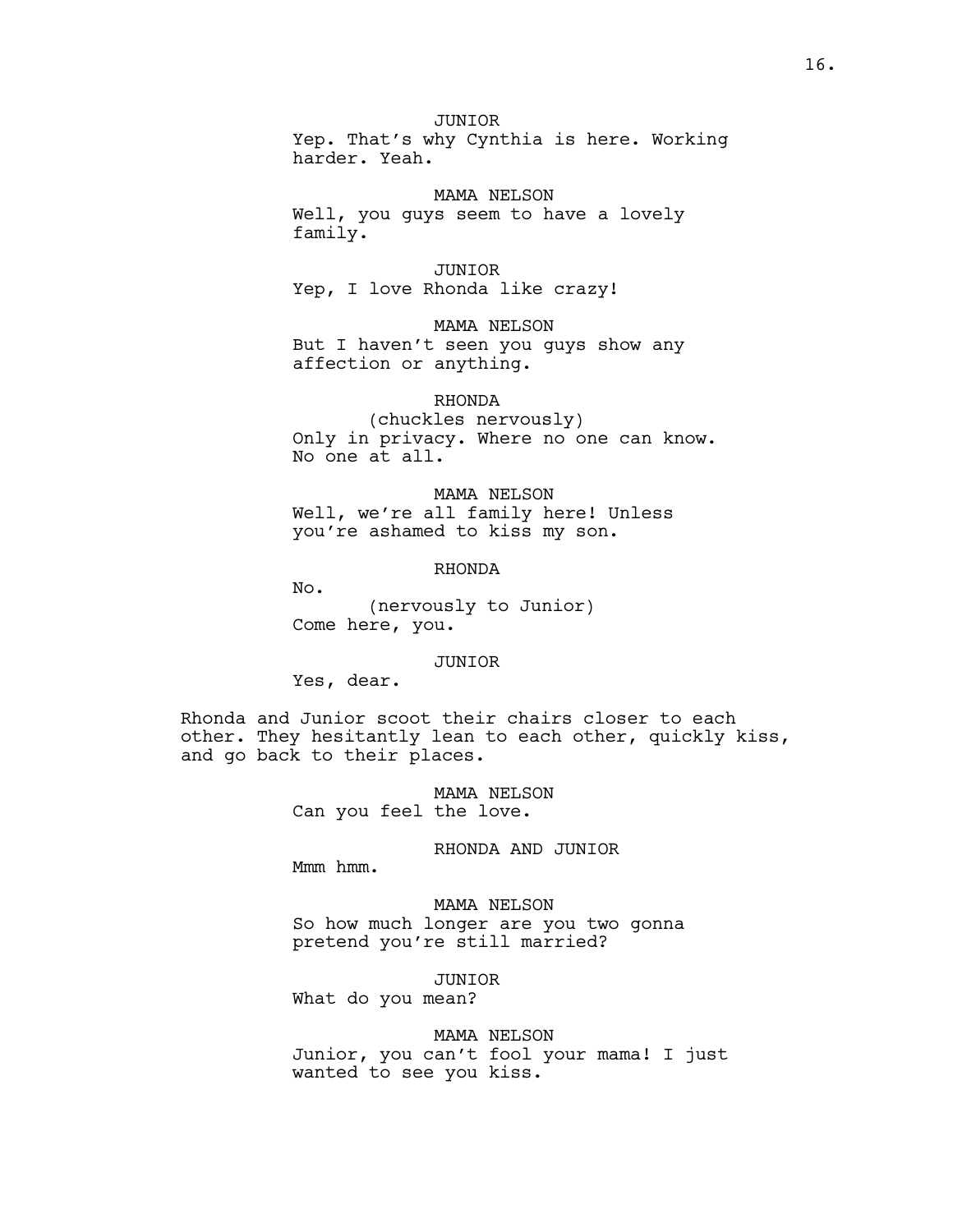# RHONDA

How did you know?

MAMA NELSON I follow him on social media. I know all about his failed marriages.

#### JUNIOR

Mom, I don't even follow social media.

#### MAMA NELSON

That's why your career isn't going anywhere. Well, that's one of the many, many reasons.

#### JUNIOR

Mom, I forgot to sign the divorce papers, so we're still married, I guess. We're trying to sort things out.

MAMA NELSON Well, let Rhonda handle it because you're a buffoon.

## JUNIOR

Agreed.

## MAMA NELSON

And as for you, where is your real husband?

RHONDA I'm not sure, but it's alright. I never have to worry about him.

INT. NIGHT CLUB - NIGHT

Matt, wearing similar "hip-hop" gear as before, leads a crowd of partygoers in a line dance. Billy and Sharon sit down at a table with their hands on their heads, frustrated.

> SHARON Billy, your stepfather has been here every night this week!

#### BILLY

Not yesterday.

SHARON Only because they were closed!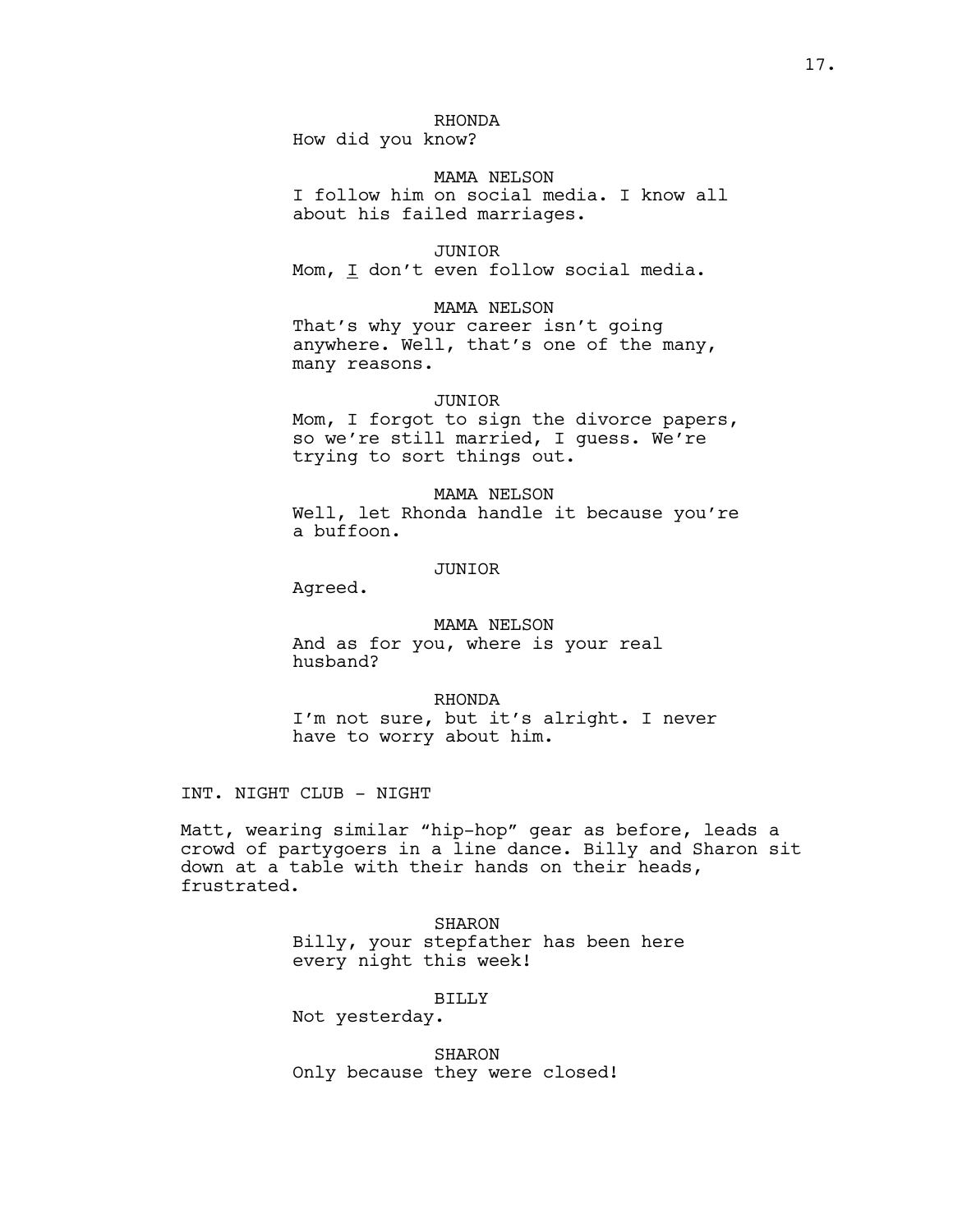BILLY Look, this is just a phase. He'll get out of it soon.

SHARON But when will he get out of your place?

BILLY

I wish I knew.

MATT

(yelling out) Yeah! Don't hurt nobody! Shake that thang! Woo-hoo!

A curvy FEMALE dances close to his body.

FEMALE You brought your game tonight!

MATT

You too, baby!

FEMALE So, what say we get outta here?

MATT I say that's a good idea! Let me call my wi...oh.

FEMALE What's wrong? I'm feeling you, I know you're feeling me. (she looks down) Literally.

MATT (backs away quickly) Yeah, but I kinda have a wife.

FEMALE I'm okay with that.

MATT But I'm not. Sorry.

He walks away.

MATT (CONT'D) (sighs) Well, that's it. (calling out) Alright, party's over! Everybody out!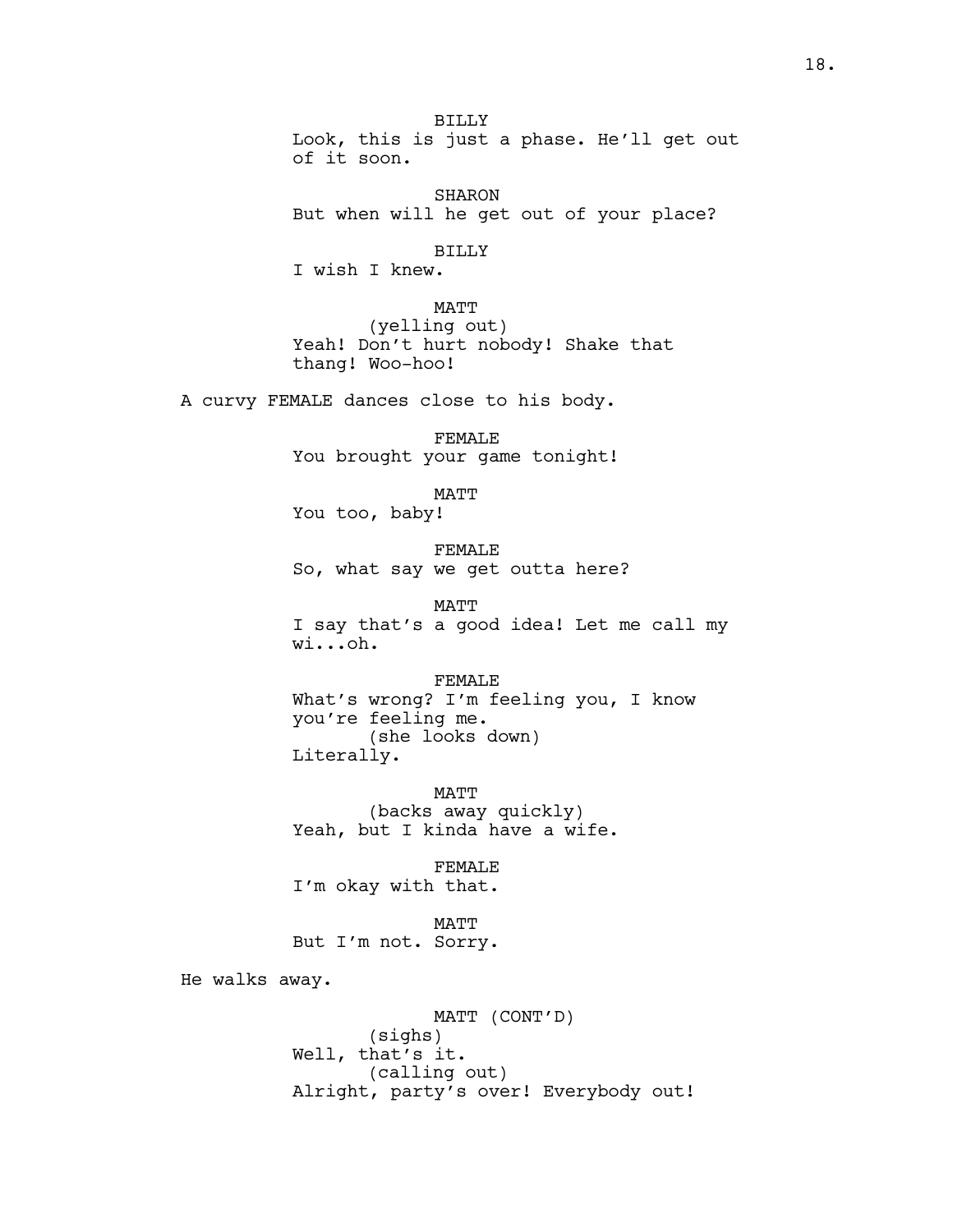The partygoers continue to dance.

MATT (CONT'D) Why isn't anyone listening?

Billy and Sharon approach him.

BILLY Because it's not your party?

MATT Oh, right. Then I'll leave.

BILLY

Come on, Sharon.

Matt leaves the club. Billy and Sharon follow him out. The DJ abruptly stops the music.

> DJ (on the microphone) Alright, ya'll, he's gone!

The lights come on. The crowd hurries to different sides of the room and brings chairs to the center of the room. They all sit down and pull out some books.

> DJ (CONT'D) Okay, folks, so did everyone get a chance to read Chapter 2?

A MAN raises his hand.

MAN Yes, but I want to first discuss the objective of the antagonist in Chapter 1.

The rest of the crowd clamor in agreement.

INT. NELSON HOUSE - LIVING ROOM - THE NEXT DAY

Eric lays down on the love seat. He has a cast on his leg. SHANA, 16, signs it.

> SHANA (as she writes) "Get well soon, Babycakes. Love, Shana".

> > ERIC

(as he writes underneath Shana's signature) "Quit calling me, 'Babycakes'".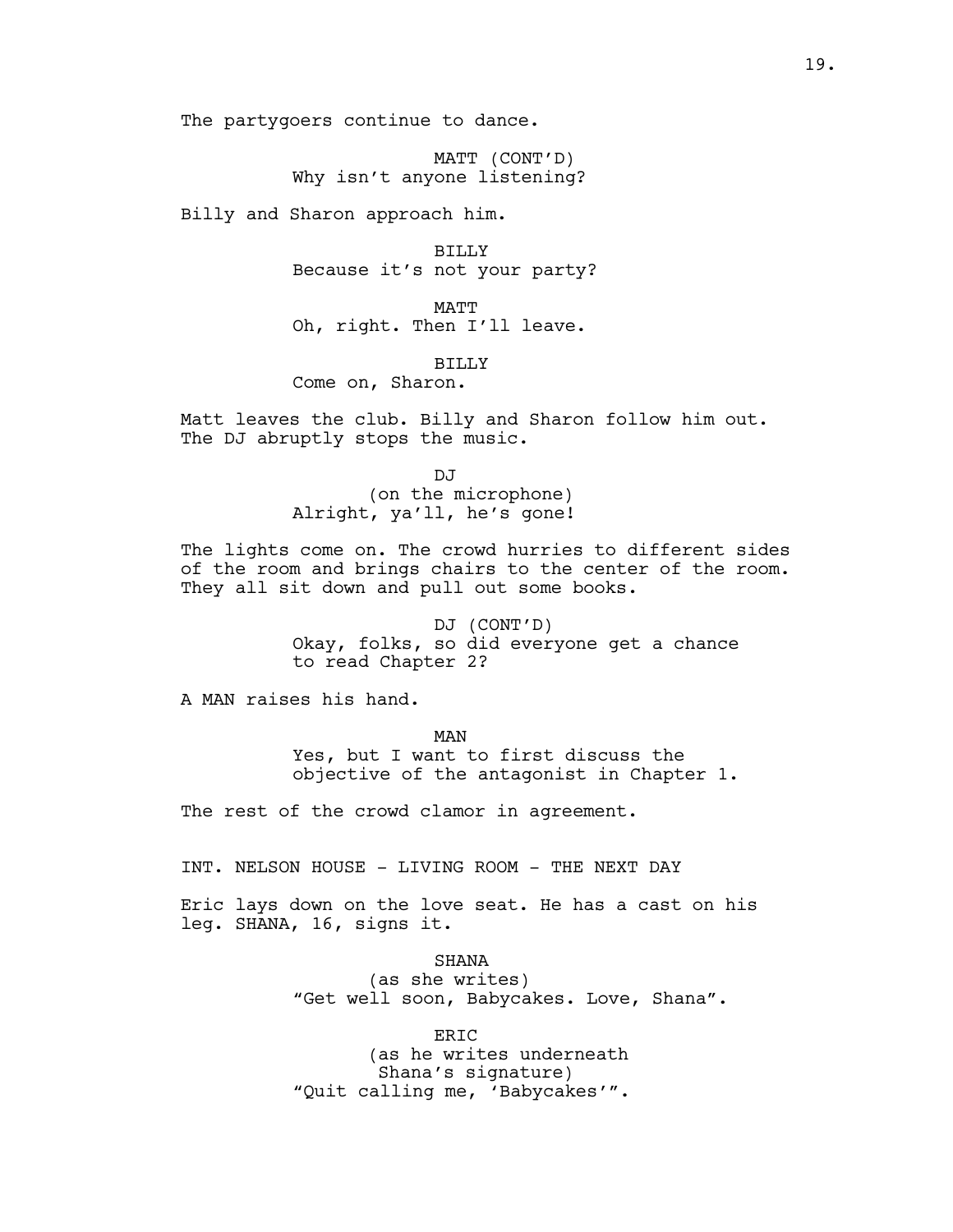# SHANA

Why did you write that down?

ERIC (sighs) Just leave me alone.

#### SHANA

What made you do that dangerous stunt, anyway?

ERIC I'm sick of being short. I stick out like a sore thumb!

SHANA I'm a 5'10" half-white female. You think that I don't stick out?

## ERIC

Whatever.

## SHANA

Look, you can't do anything about your height, anyway, just like I can't. So just be happy with who you are.

## ERIC

(sighs) You may be right. Thanks.

SHANA

Besides, we can get together and make average-height babies!

ERIC Don't make me renege on that compliment, Shana.

#### SHANA

All right. See ya, Babycakes.

Shana exits the house. Eric lays back down.

PULL BACK TO REVEAL MATT

Matt, wearing dark sunglasses, lies on the other couch near Eric.

> MATT You have a good woman there, Eric.

Eric grunts.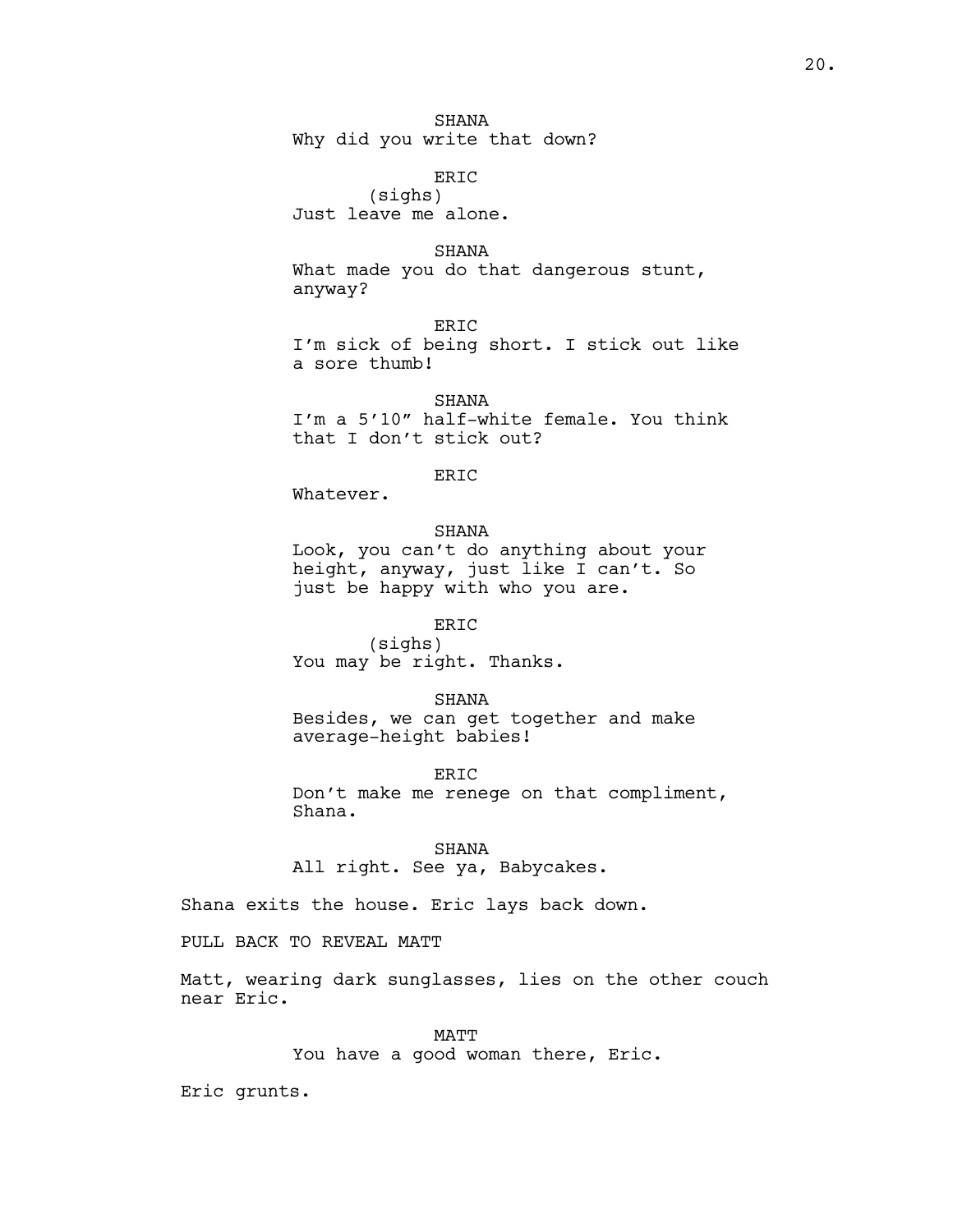# PULL BACK TO REVEAL JUNIOR

Junior walks to both of them.

JUNIOR So do you, Matty.

MATT Then why are you still here?

JUNIOR To get my credit card.

MATT Oh, I left it the club.

JUNIOR Wait, don't they charge you more for that?

MATT Yeah. My gift to you. (chuckles, then holds his head in pain)

Ow.

JUNIOR Well, go get it back!

**MATT** No. I'm staying far away from those clubs.

JUNIOR It's just as well. Look, I go from woman to woman. You, Matty, you're not that way.

#### MATT

What are you saying?

#### JUNIOR

I get on Rhonda a lot, but you're lucky to have her. She's a sweet woman.

Rhonda marches up to Junior while hanging up her cellphone.

> RHONDA Junior, I'm gonna kill you!

## JUNIOR

What's up?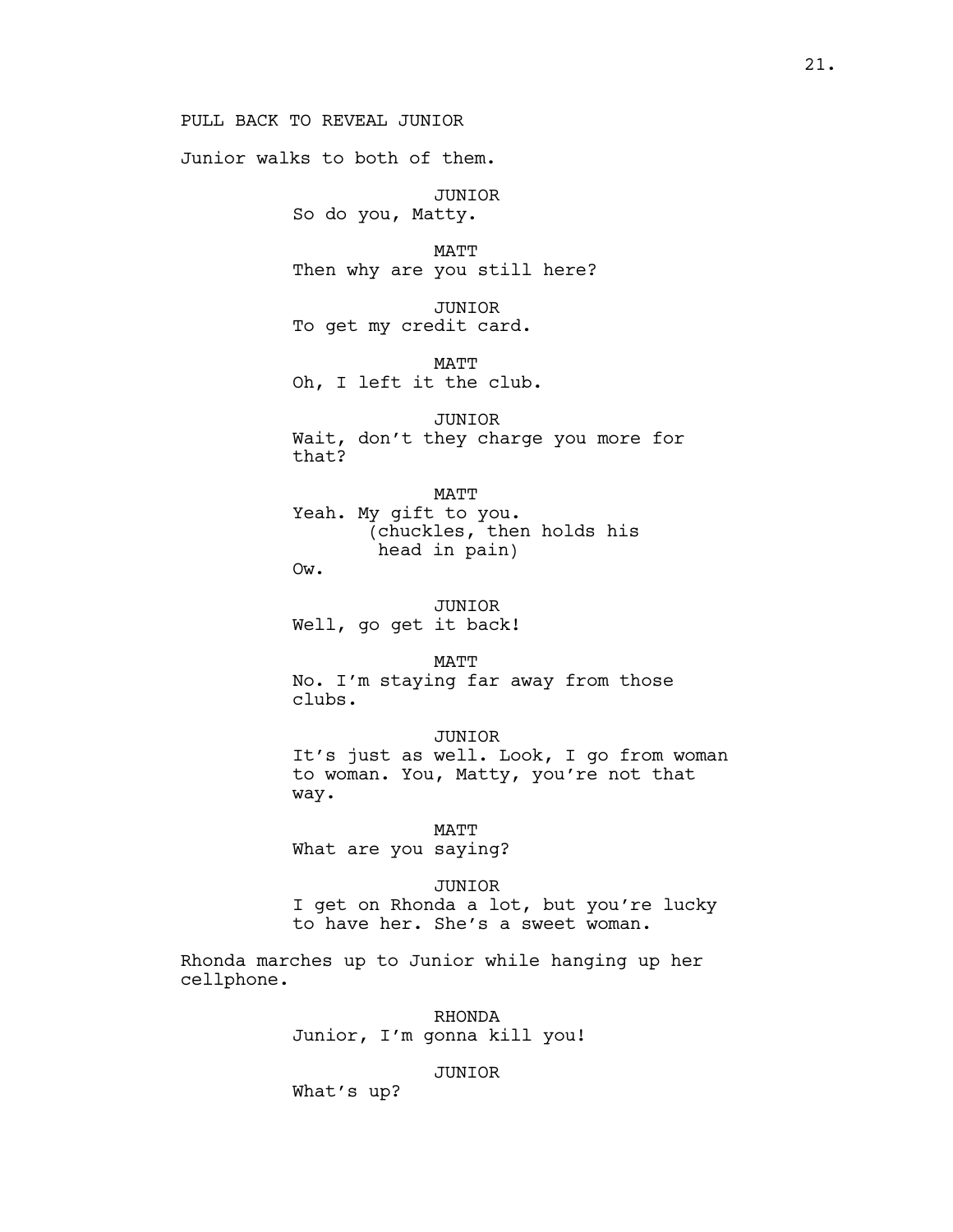RHONDA I called the court secretary. Our divorce is final!

JUNIOR (pulling out the divorce papers) But I forgot to sign these!

Rhonda looks at the papers.

RHONDA Fool, this says, "Copy"! I signed first, then you got served!

ER<sub>TC</sub> Dad, you must have signed them afterward.

JUNIOR

Oops.

# RHONDA

"Oops"?!

JUNIOR Hey, look at it this way: Matt had a chance to party, and you and me had a chance to bond!

RHONDA My foot is gonna bond with your butt if you don't get outta here!

JUNIOR Alright, alright, later!

Junior runs out of the house.

RHONDA You see what I had to deal with?

#### MATT

Well, you don't have to worry no more. I love you. That's why I came back.

RHONDA You came back because Billy kicked you out.

MATT I was heading back here anyway!

RHONDA Well, I'm sorry I gave you a hard time.